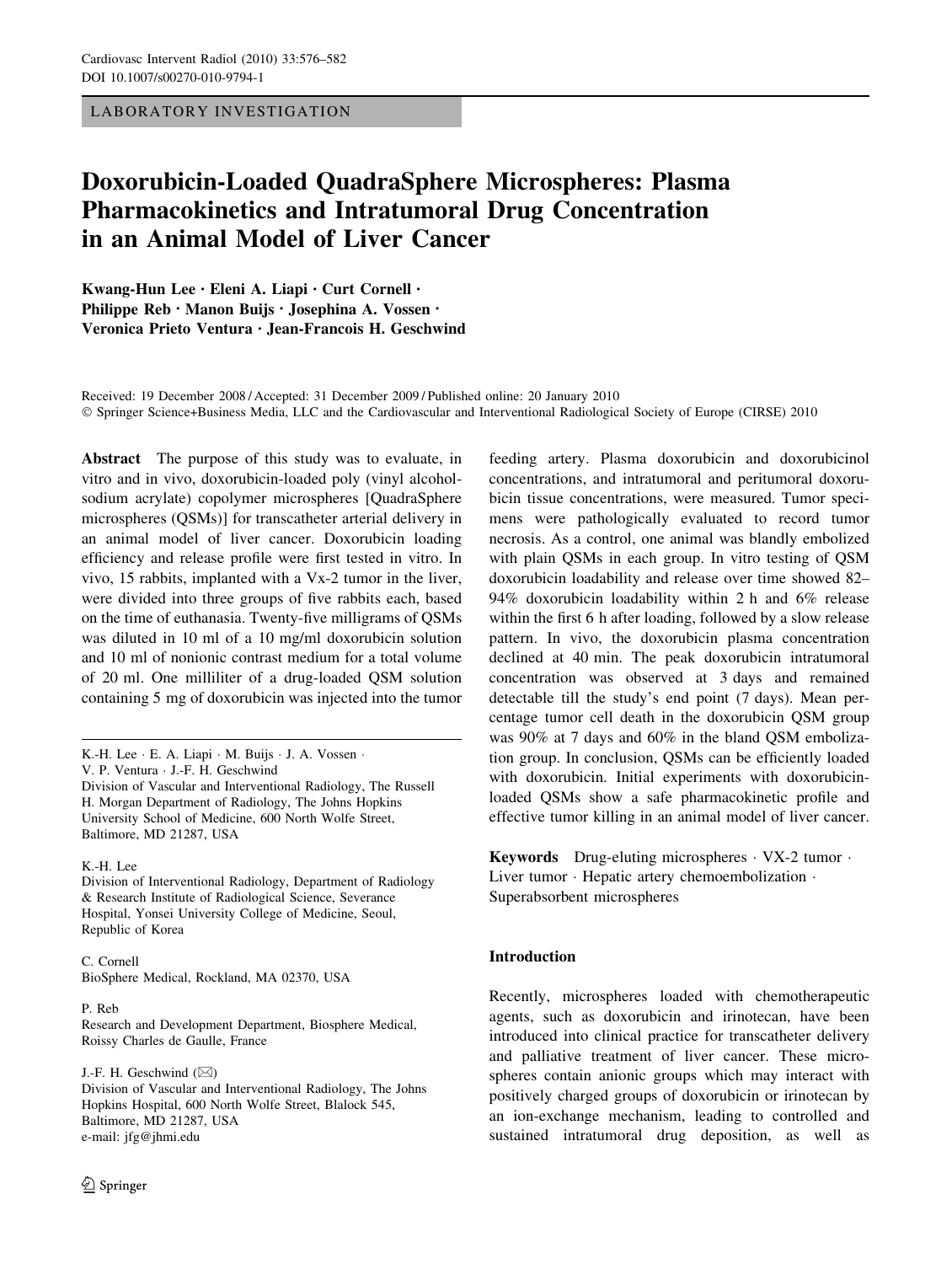decreased systemic toxicity [[1–5](#page-5-0)]. There is preliminary preclinical and clinical evidence that drug-loaded microspheres are a highly efficient method for drug delivery, as shown by the high intratumoral concentrations and low doxorubicin plasma levels [\[3](#page-5-0)].

Poly(vinyl alcohol-sodium acrylate) copolymer microspheres [QuadraSphere<sup>s</sup> microspheres (QSMs); BioSphere Medical, Inc., Rockland, MA, USA] are one type of commercially available spherical and calibrated microspheres. Hori and his colleagues first reported the successful utilization of these polycopolymer microspheres composed of vinyl alcohol and sodium acrylate in 1996 [\[6](#page-6-0)]. Hepaspheremicrospheres are identical in all respects to QSMs and are marketed in the European Union and Japan. Translational and clinical studies have reported their application for embolization of hepatic tumors and vascular malformations in Europe and Japan [\[7–10](#page-6-0)]. Preliminary clinical studies in Europe have shown evidence that these microspheres can be successfully loaded with doxorubicin, epirubicin, or oxaliplatin. However, the pharmacokinetic profile of drug-loaded QSMs has never been prospectively tested in a preclinical setting.

In this study, our aim was to evaluate, in vitro and in vivo, the pharmacokinetic profile of doxorubicin-loaded QSMs as well as their tumoricidal effect when delivered intra-arterially into the Vx-2 liver tumor model in rabbit.

#### Materials and Methods

Biophysical and Biochemical Properties of QuadraSphere Microspheres

Most of the basic biological and biophysical properties of QSMs, such as biocompatibility, hydrophilia, and nonresorbability, have been demonstrated to be similar to these of other commercially available micropsheres. However, QSMs possess the unique feature of expanding in size when exposed to an aqueous solution, with predictable and homogeneous size ranges. Once the dry form of poly(vinyl alcohol-sodium acrylate) copolymer microspheres is exposed to aqueous solution (0.9% NaCl, blood, and nonionic contrast medium), it swells to about four times the size of its diameter and 64 times its volume within 10 min (Fig. 1). The diameter of the swollen form is quite invariable and predictably proportional to its dry form size. For instance,  $50-100 \mu m$  in dry form may expand up to 200–400 μm, 100–150 μm may expand to 400–600 μm, and  $150-200 \mu m$  may expand to  $600-800 \mu m$  when hydrated. A 50- to 100- $\mu$ m-sized dry form was used in this study, resulting in 200- to 400-µm sized hydrated microspheres. The hydrated microspheres are compressible and this results in good transcatheter injectability as well as



Fig. 1 Dry form of QuadraSphere microspheres

intravascular distribution according to the shape of vasculature [[10\]](#page-6-0).

Another feature of QSM is that their negatively charged acrylate groups of QSMs may interact with the positively charged protonated amine group of the doxorubicin hydrochloride, leading to a microscopic change of color (Fig. 2).

In Vitro Drug Loadability and Controlled Release

Doxorubicin [Yick-Vic Chemicals & Pharmaceuticals (HK) Ltd.] was provided in dry form and prepared by solubilizing the drug with 0.9% NaC in a total of 10 ml. Twenty-five milligrams  $(\pm 2 \text{ mg})$  of dry QSMs was weighted and introduced into a 10-ml vial containing 100 mg of doxorubicin. The solution was then gently agitated and let to reconstitute for at least 10 min. In vitro measurement of the doxorubicin concentration in the supernatant solution was performed by drawing  $150 \mu l$  of a solution containing microspheres in a solution. The concentration of doxorubicin was analyzed by reverse-phase high-performance



Fig. 2 Microscopic images of doxorubicin-loaded hydrated Quadra-Sphere microspheres. Note that the microspheres acquire a red color after doxorubicin loading (photographic evidence of doxorubicin loading) as well as increase in diameter (swell after hydration; compare with Fig. 1) (Color figure online)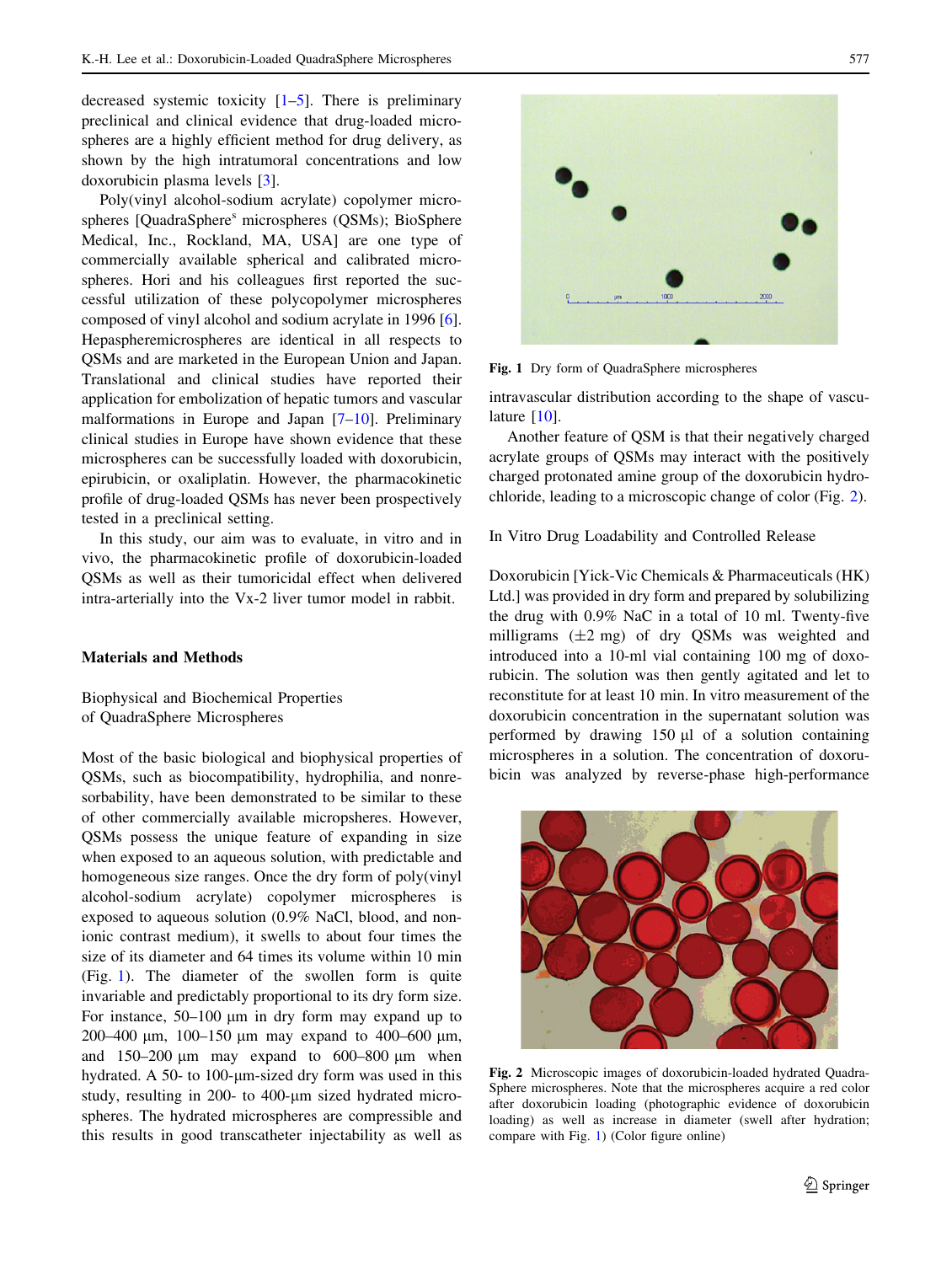liquid chromatography (Uptisphere C18 column;  $150 \times$ 4.6 mm). The elution phase consisted inof  $30\%$  (v/v) acetonitrile and 0.1% (v/v) trifluoroacetic acid in water. UV detection was at  $\lambda_{\text{max}}$  480 nm. The loading efficiency was calculated using the following rule:

Anesthesia and Analgesia

As a premedication, a mixture of acepromazine (2.5 mg/kg; Phoenix, St. Joseph, MO) and ketamine hydrochloride (44 mg/kg; Phoenix, St. Joseph, MO) was injected intra-

% absorption  $=$  initial drug concentration  $-$  drug concentration in the supernatant initial drug concentration  $\times$  100

The Bio-Rad apparatus was then used as a means of simulating the in vivo blood flow to evaluate the release of doxorubicin from the QSMs. The microspheres were then weighed and placed in a column to which 10 ml of the doxorubicin solution was added. They were let reconstitute for 10 min. The solution flow rate was 2 ml/min. The doxorubicin concentration over time was analyzed with high-performance liquid chromatography by extracting 500 µl from the solution reservoir at each time point. The mean diameters of the three tested size ranges were 90, 121, and 170 µm.

In Vitro Doxorubicin Loading into QuadraSphere Microspheres

One hundred milligrams of doxorubicin powder was solubilized in 10 ml of nonionic contrast medium (Visipaque 270; Iodixanol, Nicomed Inc., Princeton, NJ). Twenty-five milligrams of QSMs was added to the solution and the mixture let reconstitute for 2 h. The solution was then aspirated in a 30-ml syringe, where another 10 ml of the same contrast medim was added to a total volume of 20 ml. Finally, 1 ml of the above solution containing QSMs in a 5 mg/ml concentration of doxorubicin was injected into the tumor feeding artery.

## Animal Groups

Our institution's Animal Care and Use Committee approved the study, and all animal care and procedures were performed under institutional guidelines. Our study was carried out between March and August 2008. Fifteen adult New Zealand white male rabbits weighing 3.8– 4.3 kg (Myrtle's Rabbitry, Thompson Station, TN) were used for this study. The rabbits were divided into three groups of five rabbits each, based on selected time points of euthanasia (1, 3, and 7 days after the treatment). Three more rabbits were blandly embolized and used as controls.

muscularly. Intravenous access was secured via a marginal ear vein, and 0.1–0.2 ml (2.5–5 mg) of sodium pentobarbital (Hospira, Inc., Lake Forest, IL) was administered intravenously to maintain anesthesia. During each hepatic artery intervention, all rabbits were intubated with a 3.0-mm endotracheal tube (Mallinckrodt Medical, St. Louis, MO) to measure end-tidal  $CO<sub>2</sub>$  and respiration rate. After surgery, analgesic buprenorphine (0.02–0.05 mg/kg) was injected intramuscularly for pain relief.

Tumor Implantation

To obtain solid tumor for the implantation,  $125 \mu l$  of a Vx-2 carcinoma cell suspension was injected into each thigh muscle of a carrier rabbit. One week later, distinct solid tumors that had grown in each thigh muscle were harvested from a carrier rabbit and put into 0.9% sodium chloride.

All rabbits were shaved in the thoracoabdominal area before tumor implantation. The site of implantation was identified using percutaneous ultrasonography (Aloka Co., Ltd., Tokyo; 7.5-MHz probe) via a low intercostal or subcostal sonic window. Both the probe- and the ultrasound-inspected skin surface were sterile. A small (2- to 3-mm) skin incision was made with a scalpel at the decided point for percutaneous puncture. The target site for implantation was punctured by percutaneous ultrasound guidance with a 16-G, 2-in.-long angiocath. After the needle tip location was confirmed, the minced tumor cells were inserted using a 0.035-in. guidewire.

# Hepatic Artery Intervention

Three weeks after the tumor implantation, selective hepatic arterial delivery of doxorubicin-loaded QSMs was performed. Under intravenous anesthesia and intubation as described above, intervention was performed with a digital subtraction angiographic machine (Toshiba, Tokyo). Surgical cutdown of the right-side femoral artery and insertion of 4-Fr sheath (Cook, Inc., Bloomington, IN) were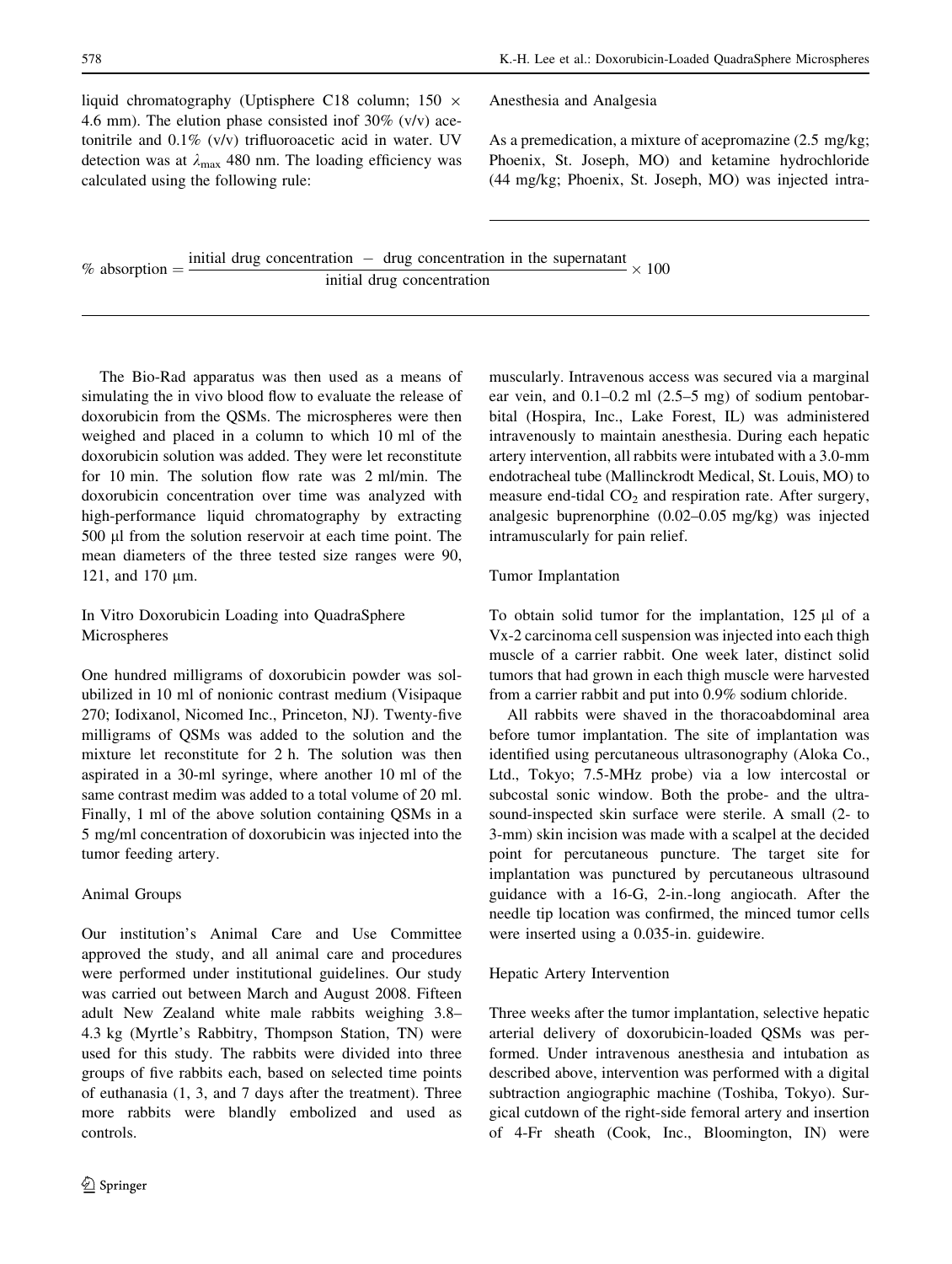<span id="page-3-0"></span>performed to gain access into the abdominal aorta and select hepatic artery. A 2-Fr JB1 catheter (Cook, Bloomington, IN) was manipulated into the celiac trunk and common hepatic artery. By performing a common hepatic arteriogram, hepatic arterial anatomy, tumor staining and vascularity, size, and location were verified. The JB1 catheter was first exchanged for a fiber-braided hydrophilic 2.5-Fr microcatheter (Renegade; Boston Scientific, Natick, MA) over a 0.014–in. hydrophilic guidewire (Transend; Boston Scientific/Medi-tech, Miami, FL), the tumor feeding artery was then selected and the doxorubicin-loaded or plain QSM solution was injected. After the procedure, the common femoral artery was ligated using absorbable suture material.

#### Plasma Concentration of Doxorubicin/Doxorubicinol

After each transcatheter arterial delivery of doxorubicinloaded QSMs, whole-blood samples (5 ml) were collected to measure the plasma concentration of doxorubicin and doxorubicinol at various time points (20, 40, 60, and 120 min). According to previous experience with testing drug-loaded microspheres in the VX-2 rabbit model of liver cancer, the plasma doxorubicin levels beyond 120 min were very low or beyond the level of detection, and therefore, we decided that the end point for the pharmacokinetic study would be the 120-min time point. Whole-blood samples were placed on ice and centrifuged within 3.5 h at 2000 rpm for 10 min at room temperature.







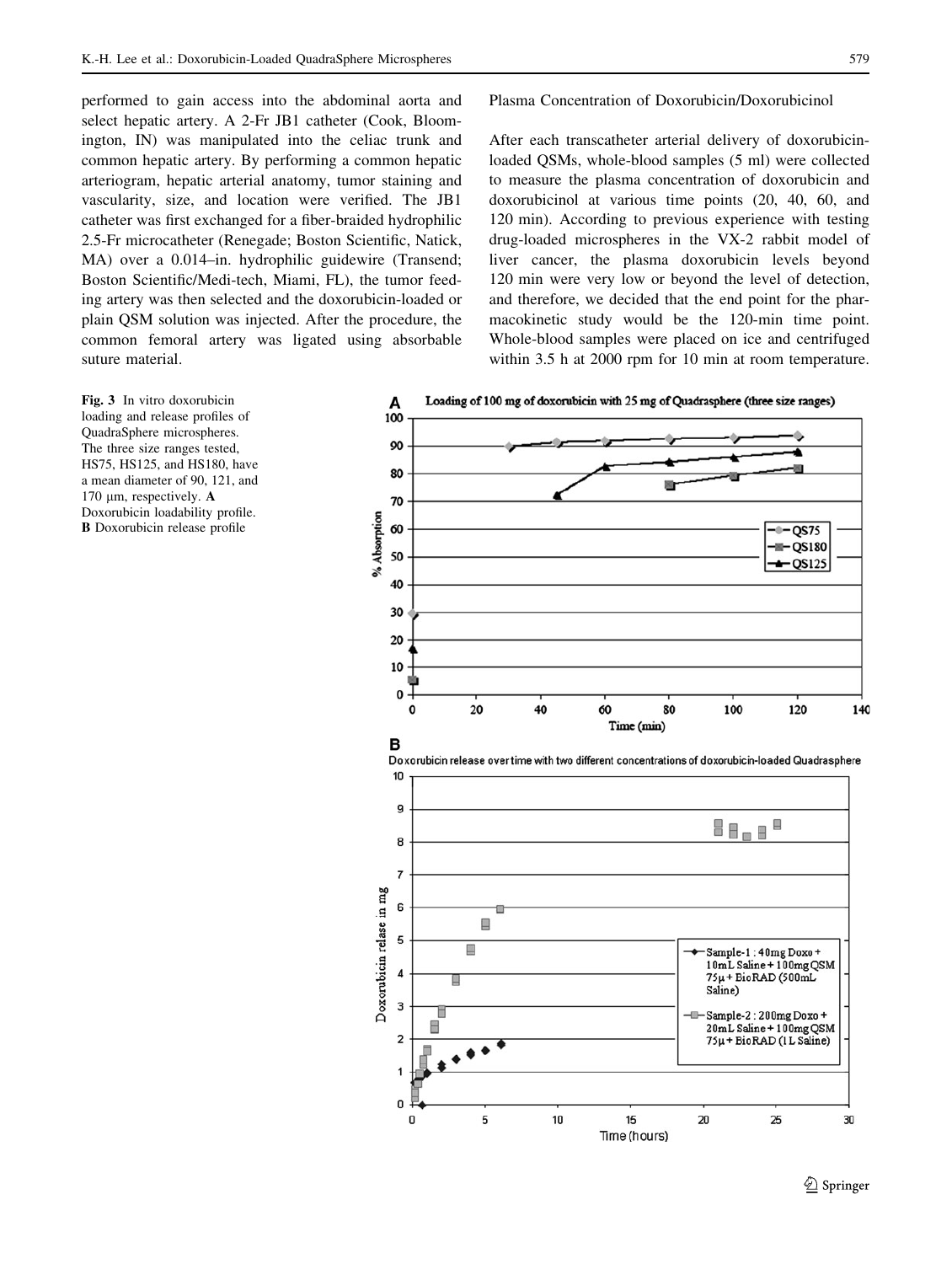Isolated plasma was frozen at  $-20^{\circ}$ C refrigerator until the time of analysis.

### Tumor Doxorubicin Concentration and Histopathology

At each time point, rabbits were euthanized under deep anesthesia by slow intravenous injection of a lethal dose (100 mg/ml) of sodium pentobarbital. Samples from the tumor, peritumoral liver parenchyma, and nontargeted liver tissues in the left and right lobe were obtained. These tissue samples were placed in a dry ice container immediately after preparation and frozen at  $-80^{\circ}$ C until the time of analysis. Doxorubicin concentration analysis was performed via atomic absorption spectroscopy. Pieces from the tumor core, tumor periphery, and peritumoral surrounding liver parenchyma were stained with H&E and sent for pathologic analysis. Tumor necrosis as seen with H&E on pathology slides was estimated using a freeware image analysis program (Image J; NIH, Bethesda, MD).

## **Results**

The in vitro experiment showed 82–94% maximal doxorubicin loadability into the QSMs at 2 h and 6% doxorubicin release within the first 6 h, followed by a slow drug release pattern (Fig. [3A](#page-3-0), B).

All implanted Vx-2 tumors were grown successfully in the liver, with a mean axial diameter of 3.0 cm (SD,  $\pm 0.3$  cm), measured on pathology. A sufficient tumor size and hypertrophic tumor feeding artery allowed the selective arteriography in all rabbits, and selective delivery of the whole amount of doxorubicin-loaded QSM (5 mg doxorubicin/1 ml) was possible.

In our study, the highest doxorubicin plasma concentration was noted at 20 min after treatment (mean:  $0.1041 \mu M$ ), which subsequently dropped over time (Fig. 4A). Of note, doxorubicin levels were not measured between 0 and 19 min after injection, since the 20-min time point was our initial one.

High intratumoral doxorubicin concentrations were recorded during the first 3 days following treatment (mean ranges, 40.632–50.052 nM/g) (Fig. 4B). At 7 days following treatment (the latest time point of our study), intratumoral doxorubicin concentration dropped to 23.1372 nM/g. The percentage drug concentration in the peritumoral liver parenchyma ranged from 5.6% to 6.2% of the intratumoral concentration. Doxorubicin concentrations in the nontargeted left and right lobe of the liver were undetectable  $(<0.6$  nM/g).

Upon histopathology, an initial burst of tumor necrosis was observed at 3 days and a pronounced 90% tumor killing effect was achieved at 7 days after treatment with



Fig. 4 Pharmacokinetic profile of doxorubicin-loaded QuadraSphere microspheres. A Doxorubicin and doxorubicinol plasma concentrations over time. B Intratumoral and peritumoral tissue concentrations of doxorubicin at selected time points of euthanasia

doxorubicin-loaded QSMs. At 7 days, the control group achieved 60% tumor necrosis (Fig. 5). Of note, the Vx-2 tumor model is notorious for being necrotic at baseline, and according to our experience, a 40% tumor necrosis was expected and taken into account when comparing groups [\[3](#page-5-0)]. The intratumoral presence of doxorubicin-loaded QSMs was well demonstrated in all rabbits (Fig. [6](#page-5-0)A, B).



Fig. 5 Tumor cell death rates. At 7 days after treatment, a 90% mean tumor necrosis rate was observed in the doxorubicin QSM group, compared to a mean tumor necrosis of 60% seen in the control bland embolization group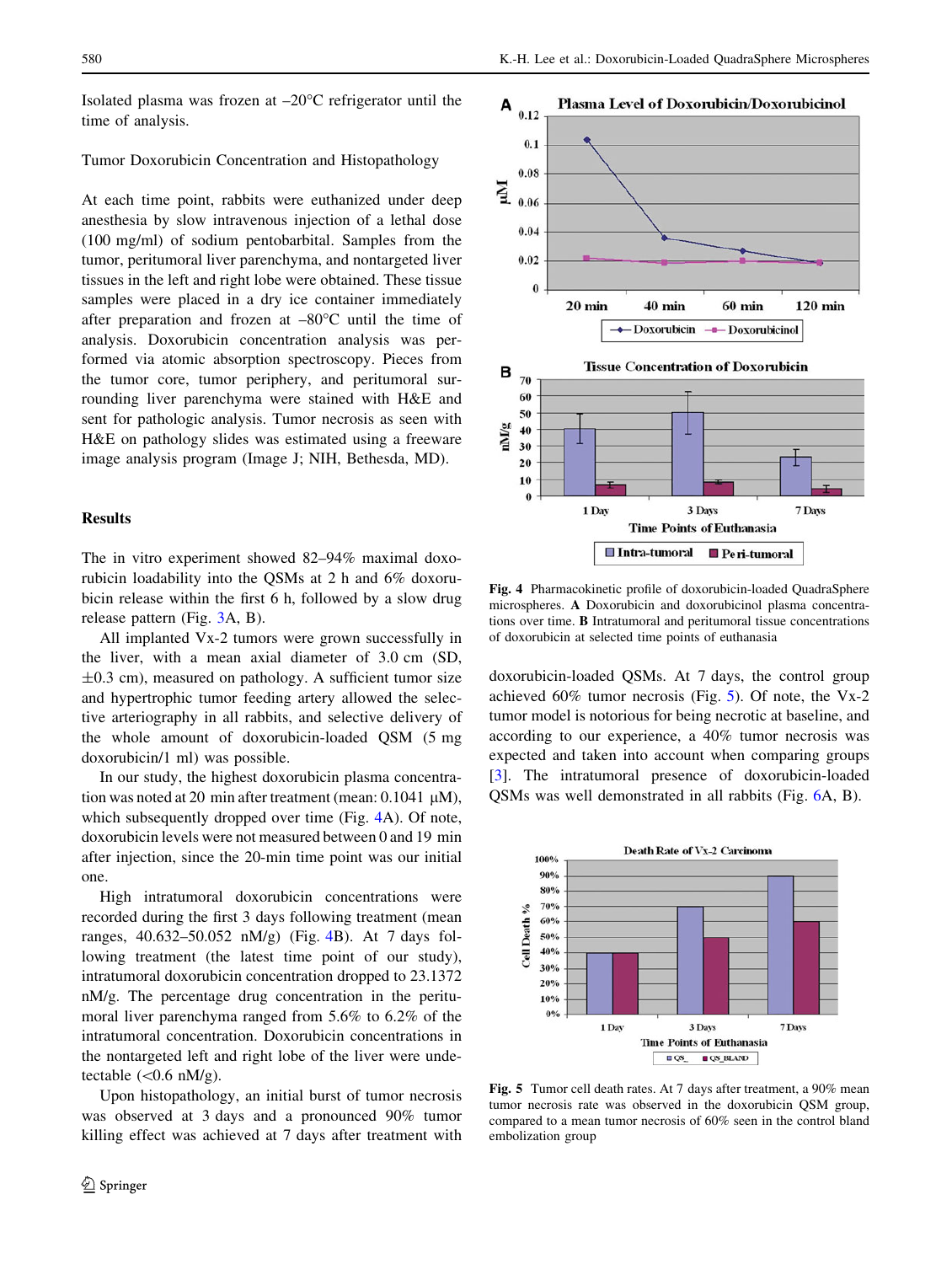<span id="page-5-0"></span>

Fig. 6 Pathologic images obtained at 7 days after treatment according to the treatment modalities. A A case treated with doxorubicinloaded QuadraSphere microspheres shows near complete tumor cell death, whereas B a case treated with bland embolization shows residual viable cells around the embolized area. Note that the pink color of the QuadraSphere microspheres containing doxorubicin at 7 days after treatment indicates that doxorubicin is still present in the micropshere (A), in contrast to the gray color of plain QuadraSphere microspheres (B) (Color figure online)

## Discussion

In this animal study, we utilized poly(vinyl alcohol-sodium acrylate) copolymer microspheres (QSMs), which have the unique feature of proportionally expanding in size when in aqueous solution. Moreover, this material is a negatively charged polymer and may interact with positively charged drugs, such as doxorubicin. Our in vitro experiment demonstrated a high doxorubicin loadability and sustained drug release over time. Our in vivo study showed a safe pharmacokinetic profile and sustained doxorubicin release over time, with detectable intratumoral drug concentrations and high tumoricidal effects at 7 days after treatment. Moreover, the remarkable difference in doxorubicin concentration between intratumoral and peritumoral tissues suggested that hepatic arterial delivery of doxorubicinloaded QSMs was done selectively. Histopathological tumor necrosis at 7 days was more prominent in the group treated with doxorubicin-loaded QSMs than in the bland embolization group.

In our study, the highest doxorubicin plasma concentration, which was noted at 20 min after treatment, was  $0.1041$  µM and subsequently dropped overtime. This value is higher than the one measured at 20 min in the initial rabbit study testing the efficacy of LC Beads [3]. This difference could be attributed to the different biochemical and physical properties of the two microspheres and subsequent different drug loading and release patterns. In our study, tumor necrosis at 7 days was high and comparable to that observed at the same time point in the LC Beads study (90% and 100%, respectively).

Our study has several limitations. We chose not to directly compare our microspheres to the commercially available drug-eluting beads, since we detected a stable pharmacokinetic drug profile, with tumor killing comparable to that reported in the rabbit LC Bead (Biocompatibles, Inc., UK) study performed by our group [2]. We also chose not to include comparable numbers in a conventional TACE control arm, since the superiority of doxorubicinloaded microspheres over chemoembolization was also shown in the aforementioned study [2].

In summary, both in vitro and in vivo studies showed a high drug loadability and sustained drug release over time, high intratumoral doxorubicin concentrations at each time point, and, on histopathology, increased tumor necrosis.

Acknowledgments This work was supported by a grant from Bio-Sphere Medical and by the Charles W. Pratt Fund for Liver Cancer Research (J.F.G. and K.H.L).

# References

- 1. de Luis E, Bilbao JI, de Ciercoles JA, Martinez-Cuesta A, de Martino Rodriguez A, Lozano MD (2008) In vivo evaluation of a new embolic spherical particle (HepaSphere) in a kidney animal model. CardioVasc Interv Radiol 31(2):367–376
- 2. Gonzalez MV, Tang Y, Phillips GJ et al (2008) Doxorubicin eluting beads-2: methods for evaluating drug elution and invitro:in-vivo correlation. J Mater Sci Mater Med 19(2):767–775
- 3. Hong K, Khwaja A, Liapi E, Torbenson MS, Georgiades CS, Geschwind JF (2006) New intra-arterial drug delivery system for the treatment of liver cancer: preclinical assessment in a rabbit model of liver cancer. Clin Cancer Res 12(8):2563–2567
- 4. Lewis AL, Gonzalez MV, Leppard SW et al (2007) Doxorubicin eluting beads 1: effects of drug loading on bead characteristics and drug distribution. J Mater Sci Mater Med 18(9):1691–1699
- 5. Lewis AL, Taylor RR, Hall B, Gonzalez MV, Willis SL, Stratford PW (2006) Pharmacokinetic and safety study of doxorubicineluting beads in a porcine model of hepatic arterial embolization. J Vasc Interv Radiol 17(8):1335–1343